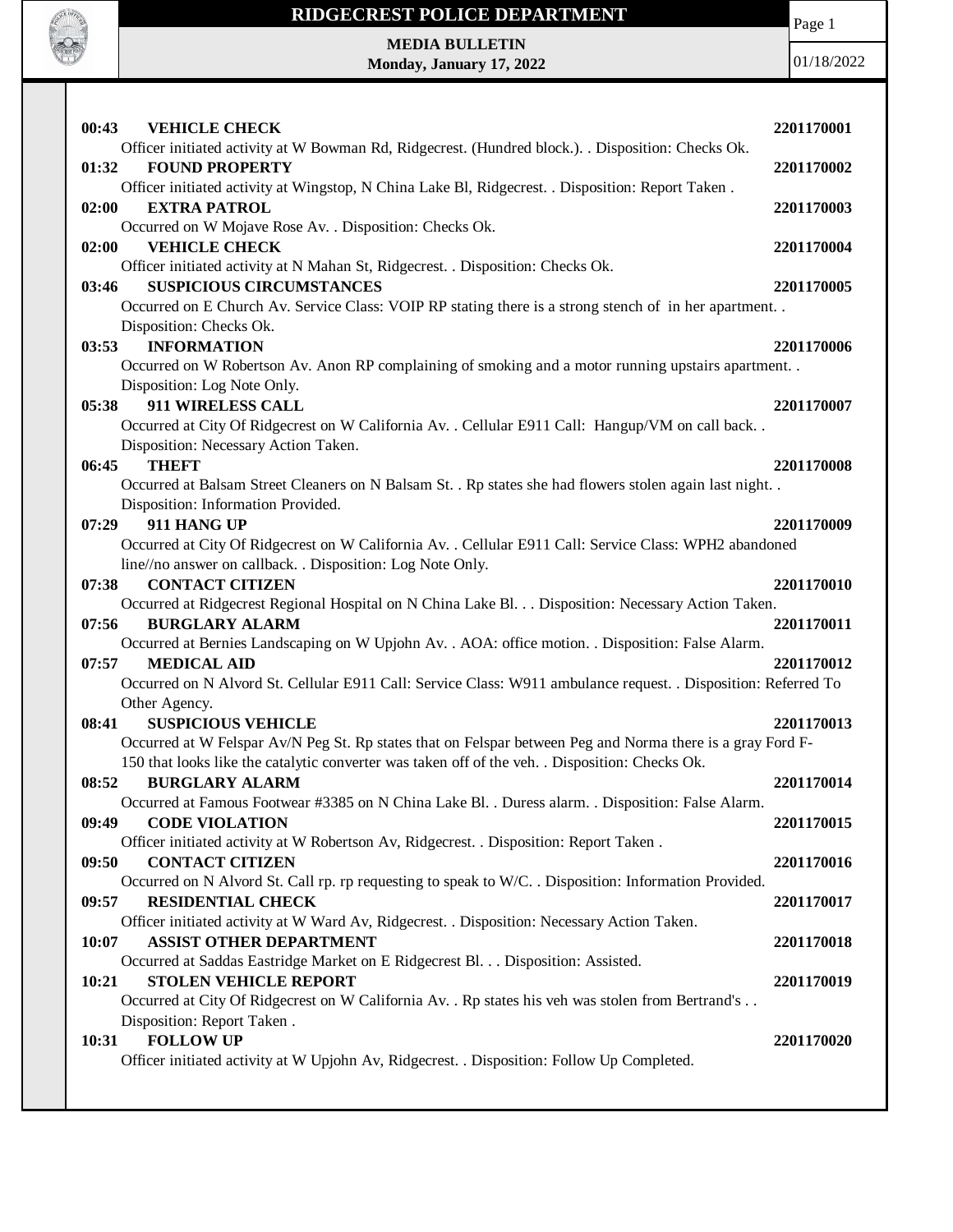

**MEDIA BULLETIN Monday, January 17, 2022** Page 2

01/18/2022

| 10:43<br><b>FOLLOW UP</b>                                                                                                                                                                                         | 2201170021 |
|-------------------------------------------------------------------------------------------------------------------------------------------------------------------------------------------------------------------|------------|
| Officer initiated activity at S Allen St, Ridgecrest. . Disposition: Necessary Action Taken.                                                                                                                      |            |
| <b>CONTACT CITIZEN</b><br>10:58                                                                                                                                                                                   | 2201170022 |
| Occurred at City Of Ridgecrest on W California Av. . Rp in lobby requesting to speak to the W/C. . Disposition:                                                                                                   |            |
| Information Provided.                                                                                                                                                                                             |            |
| <b>ACO CALL</b><br>11:20                                                                                                                                                                                          | 2201170023 |
| Occurred at N Norma St/W Argus Av. RP states there is a deceased cat in the roadway and wants an officer to<br>pick it up. . Disposition: Unable To Locate.                                                       |            |
| 11:34<br><b>RESIDENTIAL CHECK</b>                                                                                                                                                                                 | 2201170024 |
| Officer initiated activity at W Ward Av, Ridgecrest. . Disposition: Checks Ok.                                                                                                                                    |            |
| <b>CONTACT CITIZEN</b><br>12:05                                                                                                                                                                                   | 2201170025 |
| Occurred at Oyo Hotel (Europa) on W Upjohn Av. . Female subj requesting to speak to an officer. . Disposition:                                                                                                    |            |
| Checks Ok.                                                                                                                                                                                                        |            |
| 12:57<br><b>FOLLOW UP</b>                                                                                                                                                                                         | 2201170026 |
| Officer initiated activity at Balsam Street Cleaners, N Balsam St, Ridgecrest. . Disposition: Report Taken.                                                                                                       |            |
| <b>RECKLESS VEHICLE</b><br>13:06                                                                                                                                                                                  | 2201170027 |
| Occurred at S China Lake Bl/E Bowman Rd. Rp states male subj driving erratically. rp states subj almost rear                                                                                                      |            |
| ended her and was weaving in and out of traffic with no signals . subj is now parked at walmart on the home                                                                                                       |            |
| and garden area. . Disposition: Unable To Locate.                                                                                                                                                                 |            |
| <b>CONTACT CITIZEN</b><br>13:20                                                                                                                                                                                   | 2201170028 |
| Occurred at City Of Ridgecrest on W California Av. . Call rp. rp has questions regarding. . Disposition:                                                                                                          |            |
| Information Provided.                                                                                                                                                                                             |            |
| 13:38<br>911 WIRELESS CALL                                                                                                                                                                                        | 2201170029 |
| Occurred at City Of Ridgecrest on W California Av. . Cellular E911 Call: Service Class: W911 rustling                                                                                                             |            |
| noises//unable to call back. . Disposition: Log Note Only.                                                                                                                                                        |            |
| 14:01<br>PETTY THEFT                                                                                                                                                                                              | 2201170030 |
| Occurred at Prognathas Engineering on N China Lake Bl. . Rp states his veh was getting worked on and when<br>he went to pick it up noticed that his catalytic converter was stolen. . Disposition: Log Note Only. |            |
| <b>FOLLOW UP</b><br>14:31                                                                                                                                                                                         | 2201170031 |
| Officer initiated activity at E Cottonwood Dr, Ridgecrest. . Disposition: Follow Up Completed.                                                                                                                    |            |
| 911 WIRELESS CALL<br>15:10                                                                                                                                                                                        | 2201170032 |
| Occurred at City Of Ridgecrest on W California Av. . Cellular E911 Call: Service Class: W911 grandson called                                                                                                      |            |
| on accident. . Disposition: Log Note Only.                                                                                                                                                                        |            |
| <b>FOLLOW UP</b><br>15:23                                                                                                                                                                                         | 2201170033 |
| Officer initiated activity at E Cottonwood Dr, Ridgecrest. . Disposition: Citation.                                                                                                                               |            |
| <b>TRAFFIC STOP</b><br>15:51                                                                                                                                                                                      | 2201170034 |
| Officer initiated activity at N China Lake Bl, Ridgecrest. (Hundred block.). . Disposition: Warning (Cite/Verbal).                                                                                                |            |
| 15:53<br><b>THEFT</b>                                                                                                                                                                                             | 2201170035 |
| Occurred on W Joshua Ct. Rp states someone broke into his garage and stole tools. . Disposition: Report                                                                                                           |            |
| Taken.                                                                                                                                                                                                            |            |
| 911 WIRELESS CALL<br>16:09                                                                                                                                                                                        | 2201170036 |
| Occurred at City Of Ridgecrest on W California Av. . Cellular E911 Call: Service Class: WPH2 silence//no                                                                                                          |            |
| answer on call back. . Disposition: Log Note Only.                                                                                                                                                                |            |
| <b>EXTRA PATROL</b><br>16:18                                                                                                                                                                                      | 2201170037 |
| Occurred at Upjohn Park on E Upjohn Av. . Rp states there was a red van that stopped in front of her client and                                                                                                   |            |
| when they pointed at the van the van took off. rp requesting extra patrols. . Disposition: Checks Ok.                                                                                                             |            |
| 16:30<br><b>UNWANTED SUBJECT</b>                                                                                                                                                                                  | 2201170038 |
| Occurred on W Kinnett Av. Rp states there is a female subj on his fathers property that is under the influence.                                                                                                   |            |
| . Disposition: Warning (Cite/Verbal).                                                                                                                                                                             |            |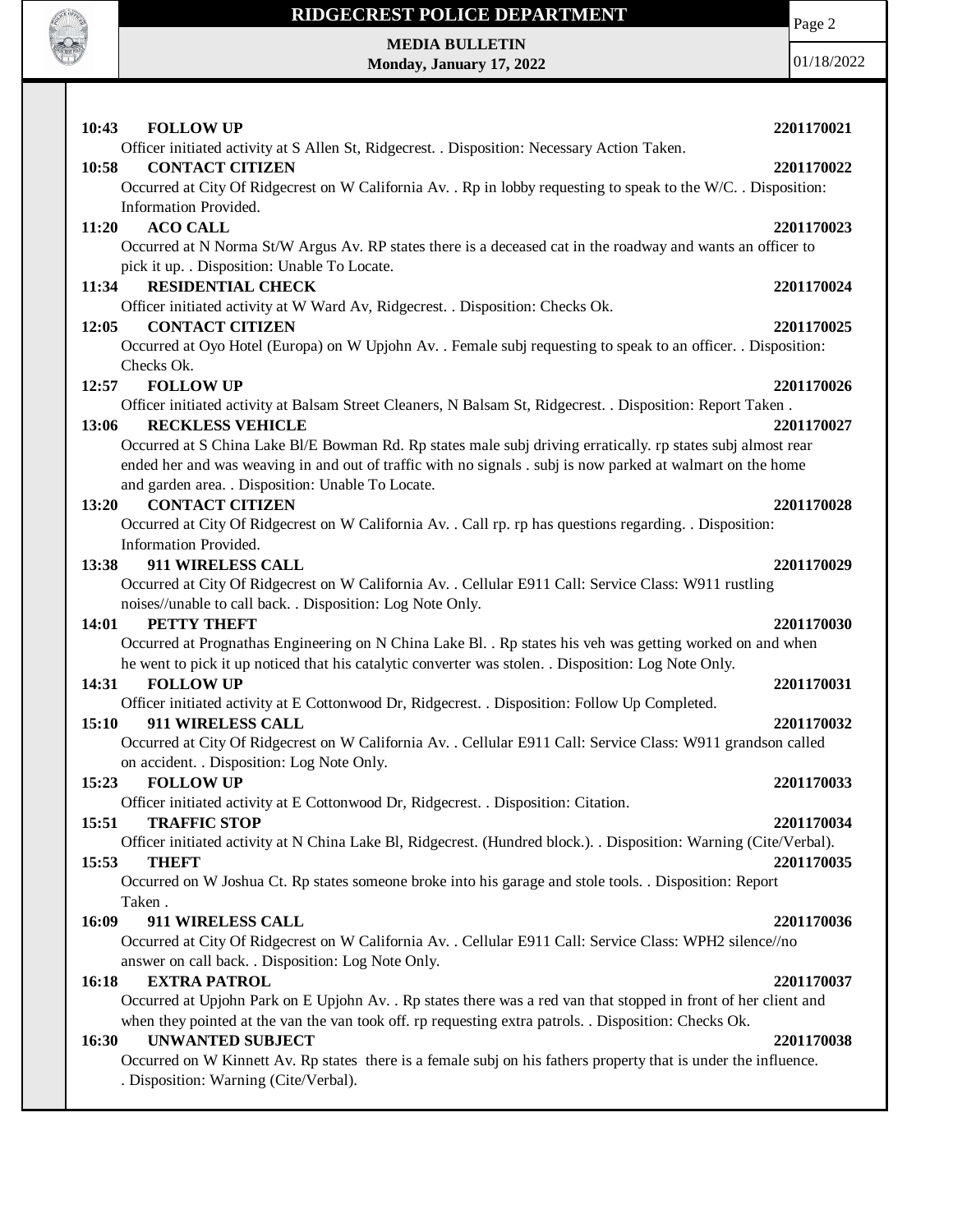

Page 3

**MEDIA BULLETIN Monday, January 17, 2022**

01/18/2022

| 16:38<br><b>JUVENILE PROBLEM</b>                                                                                                   | 2201170039 |
|------------------------------------------------------------------------------------------------------------------------------------|------------|
| Occurred at Desert Christian Center on E Bataan Av. . Juvs behind desert christian center setting off fireworks.                   |            |
| . Disposition: Unable To Locate.                                                                                                   |            |
| <b>ACO CALL</b><br>16:48                                                                                                           | 2201170040 |
| Occurred on W Coronado Av. 2 stray dogs in front of her house. . Disposition: Necessary Action Taken.                              |            |
| <b>VEHICLE CHECK</b><br>17:51                                                                                                      | 2201170041 |
| Officer initiated activity at Mediacom, S China Lake Bl, Ridgecrest. . Disposition: Checks Ok.                                     |            |
| 911 WIRELESS CALL<br>18:16                                                                                                         | 2201170042 |
| Occurred at City Of Ridgecrest on W California Av. . Cellular E911 Call: Open line/rustling/female stating                         |            |
| accidental dial on call back. . Disposition: Necessary Action Taken.                                                               |            |
| <b>SUICIDAL SUBJECT</b><br>18:22                                                                                                   | 2201170043 |
| Occurred on E California Av. Cellular E911 Call: RP stating bald WMA 5-07 made a suicidal statement and then                       |            |
| drank a bottle of bleach/LS WB on foot. . Disposition: Necessary Action Taken.                                                     |            |
| 18:25<br><b>GTA RECOVERY</b>                                                                                                       | 2201170044 |
| Occurred on N Peg St. RP states his trailer was stolen three weeks ago/RP states he found his trailer parked at                    |            |
| the listed address/Trailer is a sprinter bumper pull with a slide out/trailer is white in color with blue stripes                  |            |
| Disposition: Information Received.                                                                                                 |            |
| <b>CONTACT CITIZEN</b><br>18:49                                                                                                    | 2201170045 |
| Occurred at City Of Ridgecrest on W California Av. . RP has questions regarding a citation. . Disposition:                         |            |
| Information Provided.                                                                                                              |            |
| <b>MEDICAL AID</b><br>19:18                                                                                                        | 2201170046 |
| Occurred on W Ginger Av. Cellular E911 Call: EMS request. . Disposition: Referred To Other Agency.                                 |            |
| <b>FALSE REPORT OF EMERGENCY</b><br>19:37                                                                                          | 2201170047 |
| Occurred on N Sierra View St. Cellular E911 Call: RP stating there is a fire in her yard. . Disposition: Warning<br>(Cite/Verbal). |            |
| 19:54<br><b>TRAFFIC STOP</b>                                                                                                       | 2201170048 |
| Officer initiated activity at W Drummond Av, Ridgecrest. (Hundred block.). . Disposition: Warning                                  |            |
| (Cite/Verbal).                                                                                                                     |            |
| <b>MEDICAL AID</b><br>20:08                                                                                                        | 2201170049 |
| Occurred on S Warner St. Cellular E911 Call: EMS request. . Disposition: Referred To Other Agency.                                 |            |
| <b>CONTACT CITIZEN</b><br>20:11                                                                                                    | 2201170050 |
| Occurred at City Of Ridgecrest on W California Av. . RP stating her cell phone/crypto currency account was                         |            |
| hacked. . Disposition: Information Provided.                                                                                       |            |
| <b>CONTACT CITIZEN</b><br>21:01                                                                                                    | 2201170051 |
| Occurred at Walmart Supercenter on E Bowman Rd. . RP calling the police on himself for illegal use of EBT                          |            |
| card. . Disposition: Information Received.                                                                                         |            |
| <b>TRAFFIC STOP</b><br>21:42                                                                                                       | 2201170052 |
| Officer initiated activity at Stater Brothers #109, N China Lake Bl, Ridgecrest. . Disposition: Warning                            |            |
| (Cite/Verbal).                                                                                                                     |            |
| <b>CONTACT CITIZEN</b><br>22:21                                                                                                    | 2201170053 |
| Occurred on N Peg St. Regarding 2201170044. . Disposition: Information Received.                                                   |            |
| <b>MISUSE OF 9-1-1</b><br>22:37                                                                                                    | 2201170054 |
| Occurred on N Gold Canyon Dr. Cellular E911 Call: Wants ride to CSU. . Disposition: Warning (Cite/Verbal).                         |            |
| 23:29<br><b>BATTERY SPOUSE/COHABITANT</b>                                                                                          | 2201170055 |
| Occurred on Bogue Cir. Cellular E911 Call: RP stating husband shoved her against the wall. . Disposition:                          |            |
| Referred To Other Agency.                                                                                                          |            |
|                                                                                                                                    |            |
|                                                                                                                                    |            |
|                                                                                                                                    |            |